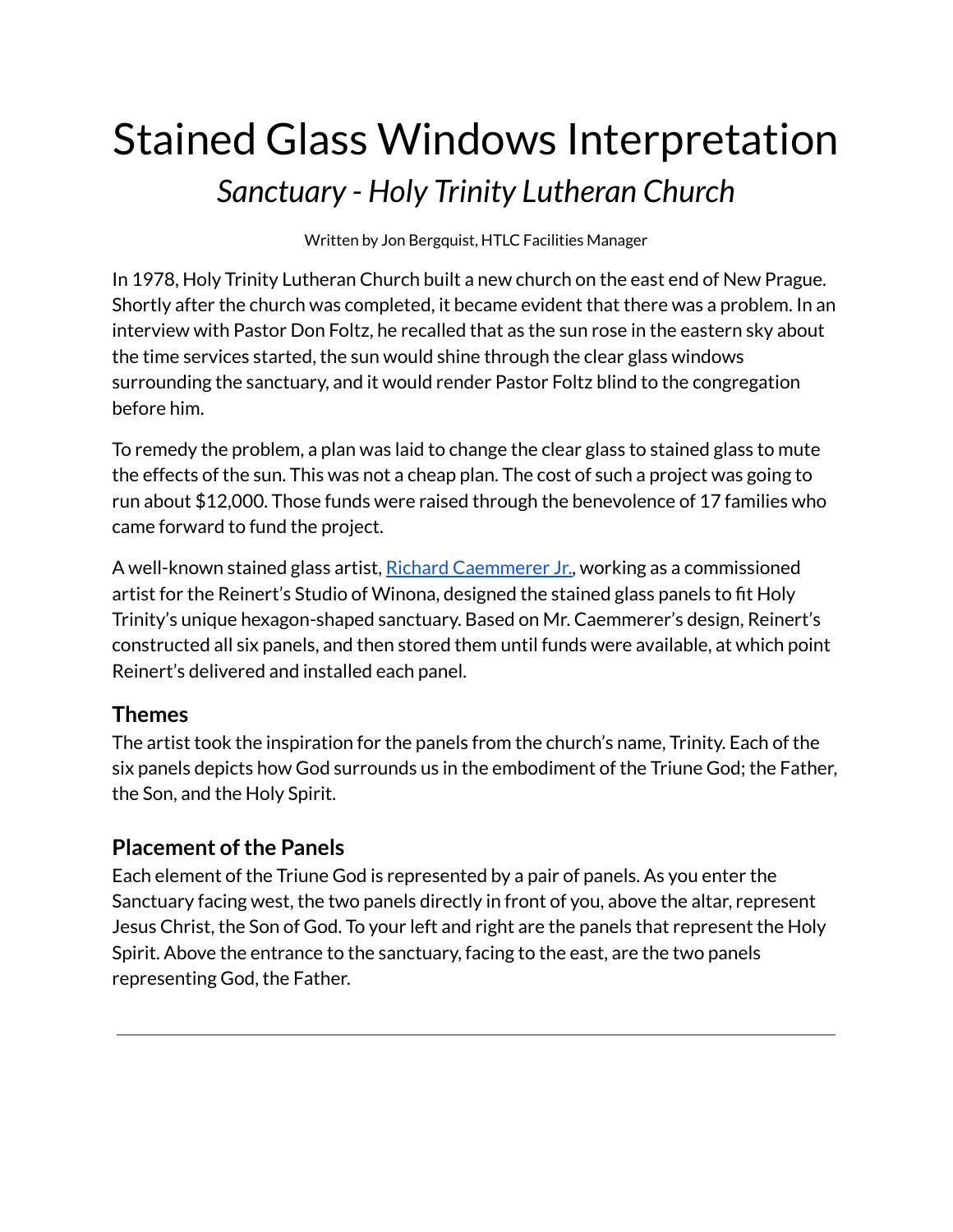# **Themes represented within the six panels**

As stated earlier, the six panels represent the Holy Trinity - Father, Son and Holy Spirit.

Panels 1 and 2 at the front of the sanctuary (to the left and right of the altar), represent Jesus, the Son. The panels were placed above the altar to emphasize redemption. The artist's motif represents birth, death and the resurrection. Hidden in the abstract glass are forms representing the manger, the cross, the crown, and the story of the crucifixion.

Panel 6, on your left, and panel 3 on your right, represent the Holy Spirit, placed on the sides to represent life. Hidden in the abstract glass are forms that represent fire and wind, the typical embodiment of the Holy Spirit.

Panels 4 and 5 above the entrance to the sanctuary, were placed to the east and the rising sun, representing God, the Father, and were designed to emphasize the Creation. Hidden in the abstract glass are forms representing the sun, stars, moon, fish, trees, mountains and ocean.

The artist, Richard Caemmerer, never left an exact meaning for each glass panel. What is known about the designs was gleaned from notes left by the artist as he created each panel.

But this is where research causes the story to change. Realizing that there are many images in the glass that don't appear to portray a story, extensive research was conducted to provide some insight into the panels.

# **The Colors** *Creating the vision with the use of color*

Two important features have not been addressed that aided in answering the unknown depictions and symbolisms hidden in the glass. They include Mr. Caemmerer's use of color and shapes, and how colors enhance the use of those shapes.

First, let's talk about colors. In the world of stained glass, colors can tell their own story by how and where they are used. After reviewing several references to color in stained glass, here is a list of the known consistencies of meaning.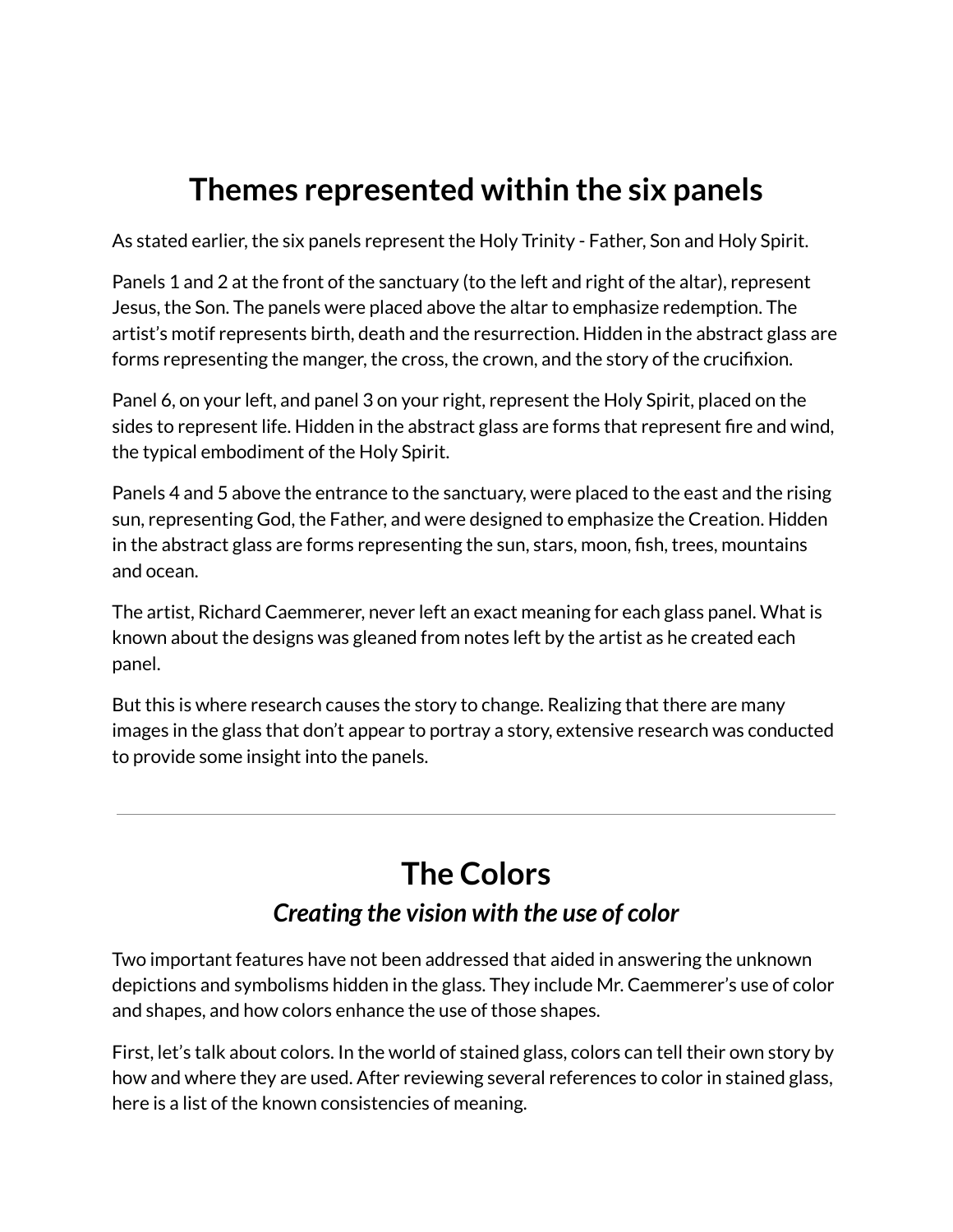**Black** - Somewhat rare to see as the focus of color in a stained glass window as it represents death.

**Red** - Often symbolizes the blood of Christ. It indicates strong emotions such as love and hate. It serves as a reminder of Jesus' sacrifice and is often associated with the martyrdom of saints.

**Blue** - Symbolizes heaven, hope, sincerity, and piety, and is often associated with the Virgin Mary.

**Green** - Symbolizes spring, growth, rebirth, triumph of life over death, faith, charity, immortality, and contemplation. It is often used to represent grass and nature.

**Violet**- Symbolizes love, truth, passion, and suffering.

**White** - Often associated with God, it symbolizes chastity, and innocence of the soul.

**Yellow** - Although sometimes used to depict treachery, as in renderings of Judas, it is more widely used to indicate the halo of the saints, divinity, power, and glory.

**Purple** - Symbolizes royalty, and God, the Father. It is believed Jesus wore purple before his crucifixion, so the color has come to symbolize suffering and endurance.

**Dark Purple** - Symbolizes negativity, death and mourning

**Gray** - Symbolizes humility and mourning, and also represents the immortality of the spirit.

**Brown** - Symbolizes spiritual death and renunciation of worldly things.

**Gold/Orange** - Symbolizes God, divinity and the treasures of heaven.

**Mauve** - Creating a combination of the color purple, representing the royalty of God and red, representing the blood of Jesus. Together, the colors create mauve symbolizing the combined spirit of God in Jesus.

# **Applying the colors and meanings to the Stained Glass of Holy Trinity**

As stated earlier, Mr. Caemmerer used the name of the church as the basis for the designs depicted in the windows. The Trinity is depicted by three pairs of panels. The two panels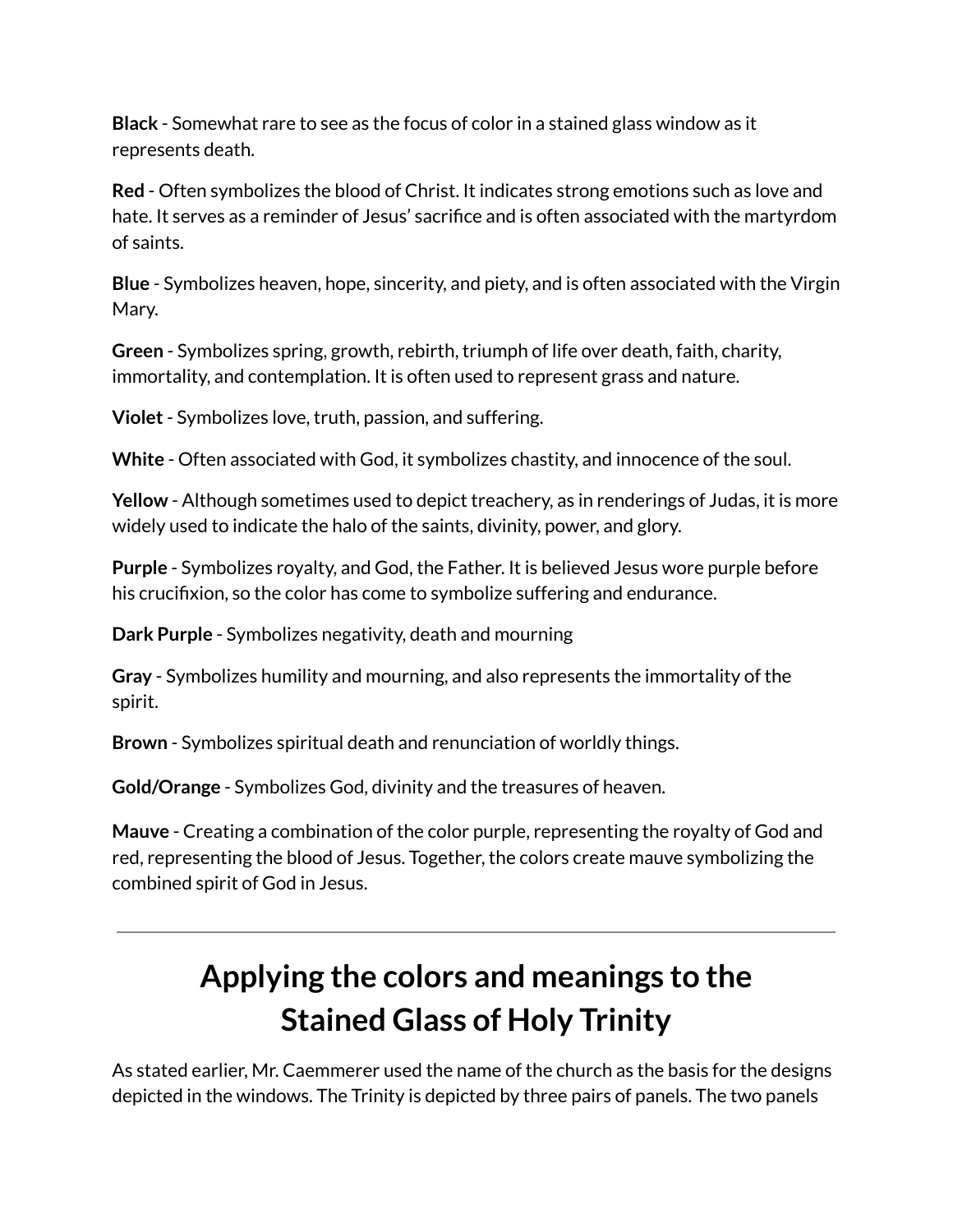facing east represent God. The four panels on the sides facing north and south, represent the Holy Spirit, and the two panels at the front of the church, facing west over the altar, represent Jesus.

# **East Panels - Representing God**

**Center panels -** Panels of Yellow, white, orange (or gold) and clear glass, where all life begins. These panels represent God, in the beginning.

### **Genesis 1:1-5**

*"In the beginning, when God created the heavens and the earth, the earth was a formless void, and darkness covered the face of the deep, while a wind from God swept over the face of the waters. Then God said, "Let there be light"; and there waslight. And God saw that the light was good; and God separated the light from the darkness. God called the light Day, and the darkness he called Night. And there wasthe evening and there wasthe morning, the first day."*

### **Panel showing conjoined water droplets.**

### **Genesis 1:6-8**

"And God said, "Let there be a dome in the midst of the waters, and let it separate the waters *from the waters." So God made the dome and separated the watersthat were under the dome from the watersthat were above the dome. And it wasso. God called the dome sky. And there wasthe evening and there wasthe morning, the second day."*

#### **Panels representing the ocean, mountains and vegetation.**

#### **Genesis 1:9-13**

"And God said, "Let the waters under the sky be gathered together in one place, and let the dry *land appear." And it wasso. God called the dry land Earth, and the watersthat were gathered* together he called Seas. And he saw that it was good. Then God said," Let the earth put forth vegetation: plants yielding seed, and fruit trees of every kind on the earth that bear fruit with the *seed in it." And it wasso. The earth brought forth vegetation: plants yielding seed of every kind,* and trees of every kind bearing fruit, with the seed in it. And God saw that it was good. And there *was evening and there was morning, the third day."*

#### **Panels representing the Sun, Moon and Stars.**

### **Genesis 1:14-19**

"And God said, "Let there be lights in the dome of the sky to separate the day from the night; and let them be for signs and for seasons and for days and years, and let them be lights in the dome of the sky to give light upon the earth." And it was so. And God made two great lights - the greater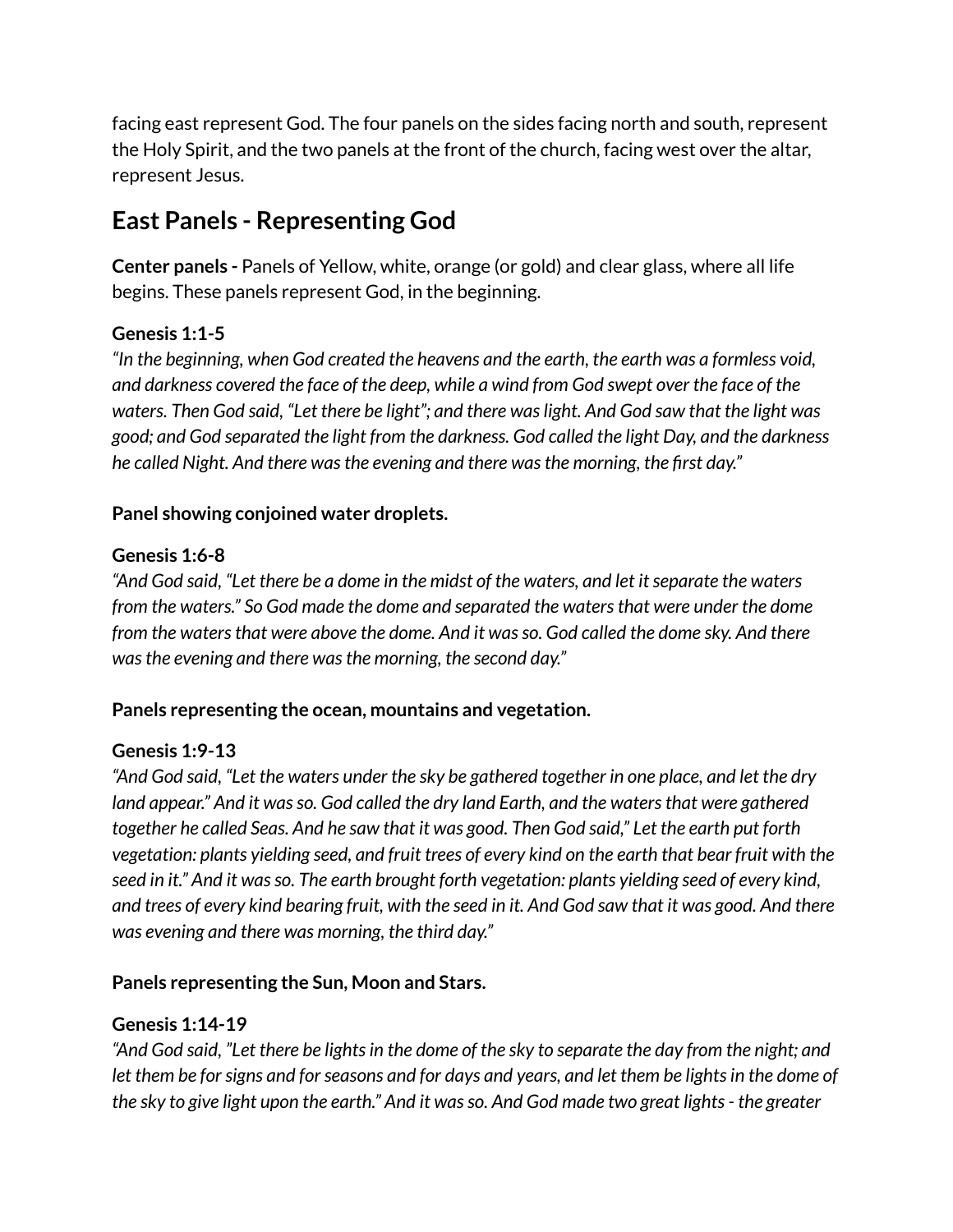light to rule the day and the lesser light to rule the night and the stars. God set them in the dome of the sky to give light upon the earth, to rule over the day and over the night, and to separate the *light from the darkness. And God saw that it was good. And there wasthe evening and there was the morning, the fourth day."*

### **Panels representing the creation of all living creatures (fish).**

### **Genesis 1:20-23**

*And God said, "Let the waters bring forth swarms of living creatures, and let the birds fly above the earth acrossthe dome of the sky." So God created the greatsea monsters and every living creature that moves, of every kind, with which the watersswarm, and every winged bird of every kind. And God saw that it was good. God blessed them,saying, "Be fruitful and multiply and fill the watersin the seas, and let birds multiply on the earth." And there wasthe evening and there wasthe morning, the fifth day."*

# **Side Panels - Representing the Holy Spirit**

Prior to the birth of Christ, God could only convey his messages to man through the Holy Spirit, which embodied itself through the use of wind or fire. The stained glass panels on the sides of the sanctuary depict those elements of wind and fire which is represented in the Old Testament specifically in three biblical references.

### **Genesis 2:7 Wind**

*"Then the Lord God formed man from the dust of the ground and breathed into his nostrilsthe breath of life."*

#### **Exodus 3: 2 Fire**

"And the angel of the Lord appeared unto him in a flame of fire out of the midst of a bush: and he *looked, and, behold, the bush burned with fire and the bush was not consumed."*

### **Acts 2: 2-4 Wind and Fire**

*"When the day of Pentecost had come, they were all together in one place. And suddenly from* heaven there came a sound, like the rush of a violent wind, and it filled the entire house where *they were sitting. Divided tongues, as of fire, appeared among them, and a tongue rested on each* of them. All of them were filled with the Holy Spirit and began to speak in other languages, as the *Spirit gave them ability."*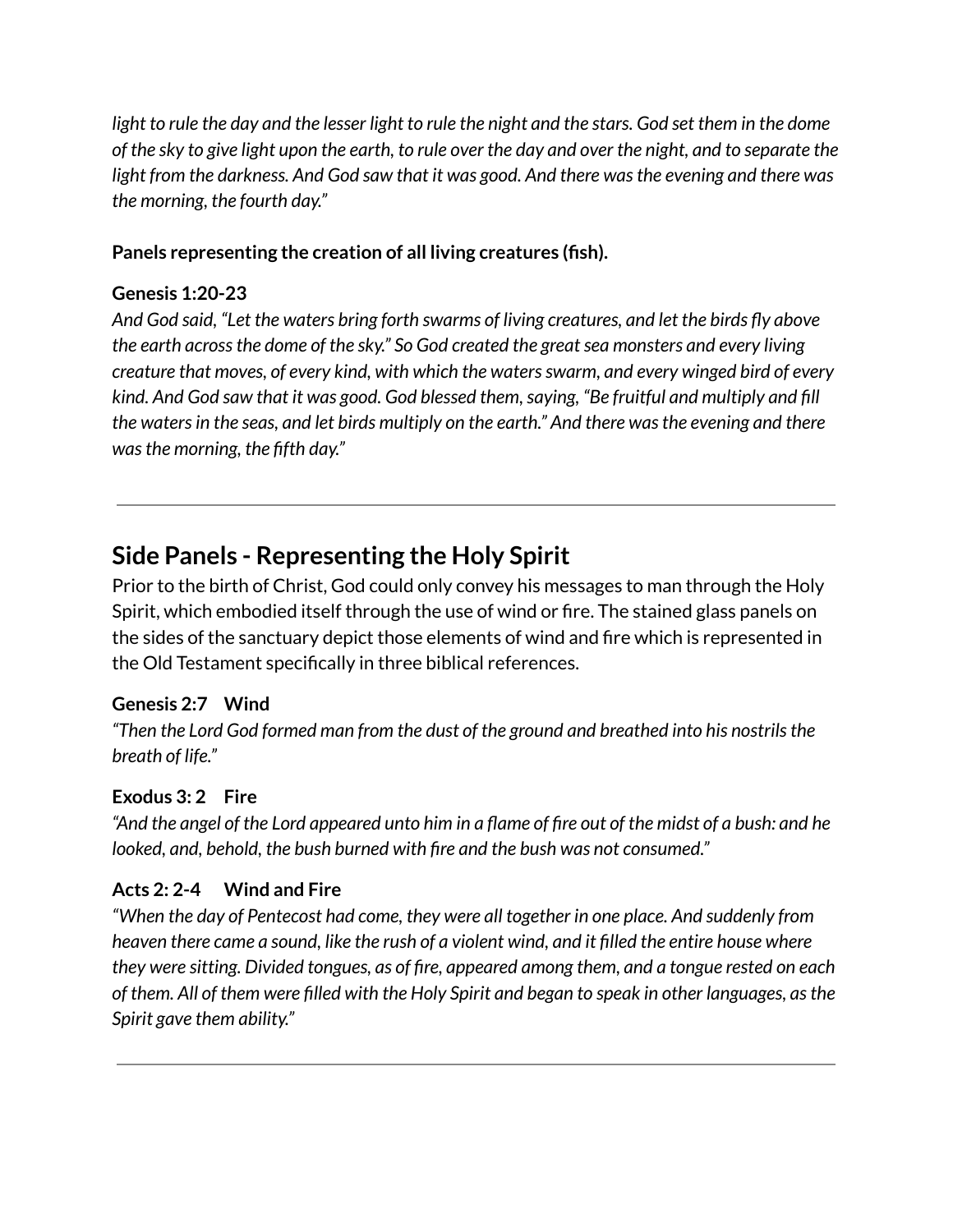# **West Panels - Representing Jesus,the Son of God**

In the panels over the altar, representing the story of Jesus, three familiar images stand out.

# **The Manger**

### **Luke 2:7**

"And she gave birth to her firstborn son and wrapped him in bands of cloth, and laid him in a *manger, because there was no place for them in the inn."* (Note the color yellow at the head of the manger - symbolizes divinity, power and glory)

# **The Crown**

There are many references to Jesus as "King of the Jews".

At his birth,

### **Matthew 2:1-2**

*"Now when Jesus was born in Bethlehem of Judea in the days of Herod the king, behold, wise men from the East came to Jerusalem,saying, "Where is he who has been born King of the Jews? For we have seen hisstar in the East, and have come to worship him."*

And at his death,

### **Matthew 27:37**

*"And over his head, they put the charge against him, which read, 'Thisis Jesusthe King of the Jews.'"*

# **The Cross (representing the crucifixion)**

### **John 19:16-18**

"Then he handed him over to them to be crucified. So they took Jesus and carrying the cross by himself, he went out to what is called The Place of the Skull, which in Hebrew is called Golgotha. *There they crucified him and with him two others, one on eitherside with Jesus between them."*

# **The Four Vessels**

The remaining panels did not seem to make any sense, four figures or vessels, split in the middle, each bearing distinctive colors. Extended research finally began to uncover the meaning and significance of the figures.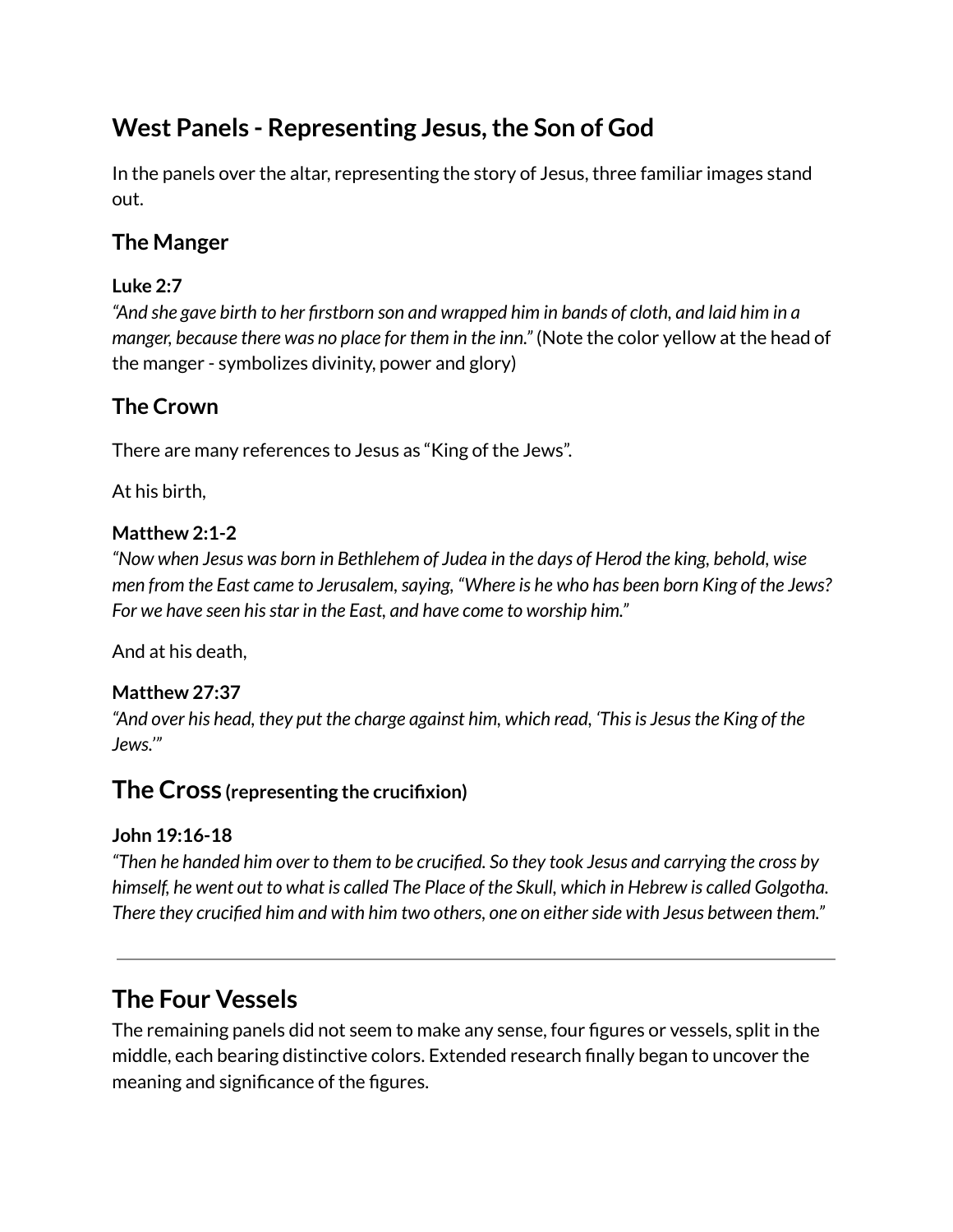The four figures, or vessels, represent significant steps in the process of Christ's trial from beginning to the time of the crucifixion, often known as *"The Passion"*. The significance of the split figures with two colors indicate Christ's journey to the cross from both the physical side as well as the spiritual side. The upper half represents Christ's physical condition. The lower half represents his spiritual condition. To identify these conditions, one needs to go back to the use of color and the meaning depicted by the color.

# **First vessel**

Physical and Spiritual Condition: Purple - the color of suffering, endurance, and the presence of the strength of God.

Jesus stands before Pilate in what is believed to be a purple robe mocking his claim of royalty.

### **John 18:33-37**

*"Then Pilate entered the headquarters again,summoned Jesus, and asked him,"Are you the King of the Jews?" Jesus answered, "Do you ask this on your own, or did otherstell you about me?"* Pilate replied," I am not a Jew, am I? Your own nation and the chief priests have handed you over *to me. What have you done?" Jesus answered, "My kingdom is not of this world. If my kingdom were from this world, my followers would be fighting to keep me from being handed over to the* Jews. But as it is, my kingdom is not from here." Pilate asked him, "So you are a king?" Jesus answered, "You say that I am a king. For this I was born, and for this I came into the world, to *testify to the truth. Everyone who belongsto the truth listensto my voice."*

(Jesus stands toe to toe with Pilate and does not back down. He maintains his place as King both physically and spiritually not cowering to Pilate's strength and position.)

# **Second vessel**

Physical Condition: Red - represents the blood of Christ and suffering Spiritual Condition: Dark Purple or Gray - represents negativity, mourning and humility.

### **John 19:1-3**

"Then Pilate took Jesus and had him flogged. And the soldiers wove a crown of thorns and put it on his head and they dressed him in a purple robe. They kept coming up to him saying, "Hail, King *of the Jews!" and striking him on the face."*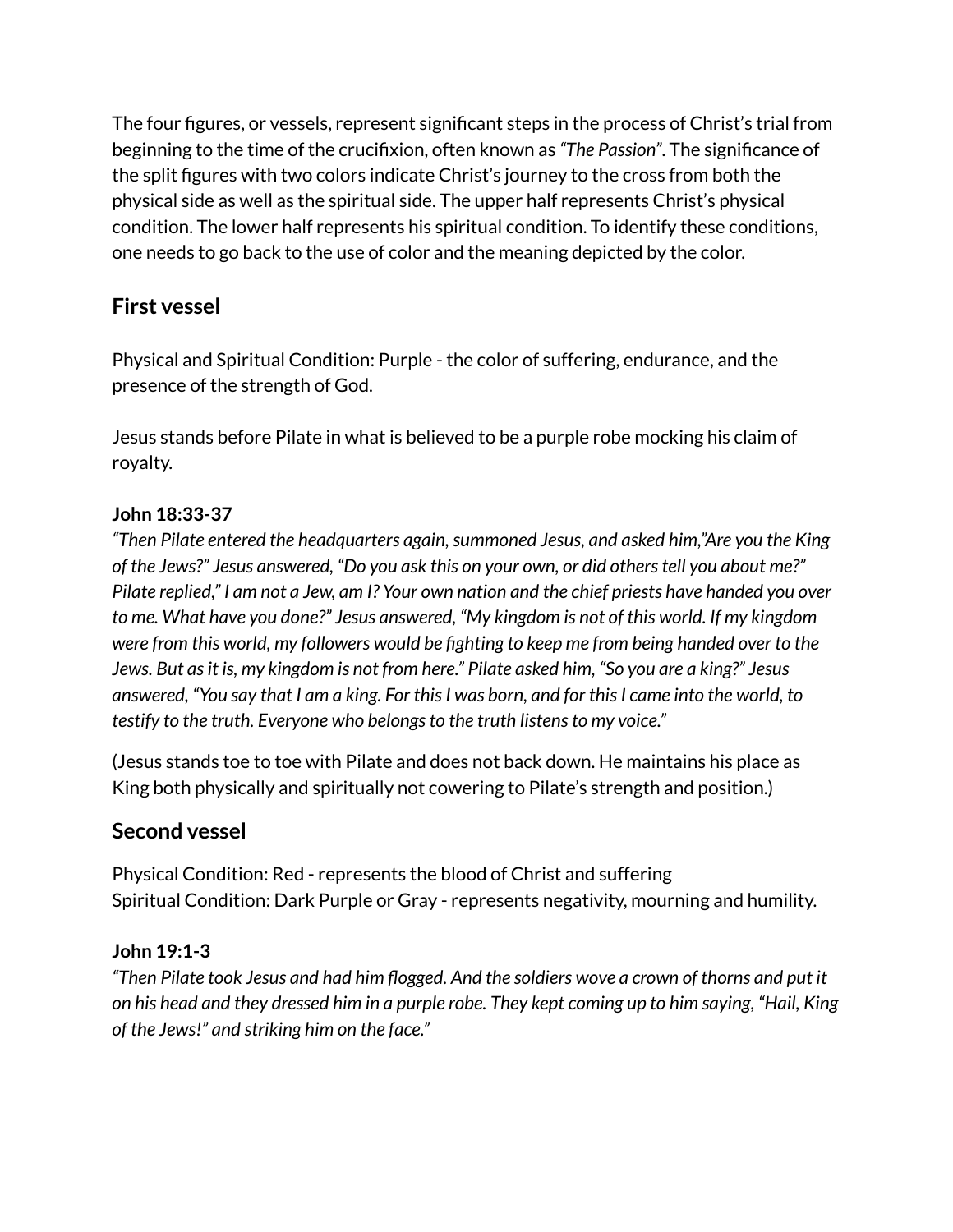## **Third vessel**

Physical Condition: Red - represents the blood of Christ and suffering Spiritual Condition: Violet - represents passion, suffering and penance

#### **John 19:17-19**

"So they took Jesus; and carrying the cross by himself, he went out to what is called The Place of *the Skull, which in Hebrew is called Golgotha. There they crucified him, and with him two others, one on eitherside, with Jesus between them. Pilate also had an inscription written and put on the cross. It read, "Jesus of Nazareth, the King of the Jews."*

### **Fourth vessel**

Physical Condition: Red - represents the blood of Christ and suffering Spiritual Condition: Blue - represents heaven, hope, sincerity

#### **John 19:28-30**

After this, when Jesus knew that all was finished, he said (in order to fulfill the scripture), "I am thirsty." A jar full of sour wine was standing there. So they put a sponge full of the wine on a branch of hyssop and held it to his mouth. When Jesus had received the wine, he said, "It is *finished." Then he bowed his head and gave up the spirit.*

# **Symbolism of the two-toned droplet**

After the four vessels, there is a symbol that varies in shape from the other four. It looks more like a droplet of a liquid, but its significance bears close witness to the crucifixion. The droplet bears two colors, red and violet. The red represents Christ's blood; the violet represents love, truth, passion and suffering.

#### **John 19:31-37**

*Since it wasthe day of Preparation, the Jews did not want the bodiesleft on the cross during the Sabbath, especially because the Sabbath was a day of greatsolemnity. So they asked Pilate to have the legs of the crucified men broken and the bodiesremoved. Then the soldiers came and* broke the legs of the first and of the other who had been crucified with him. But when they came to Jesus and saw that he was already dead, they did not break his legs. Instead one of the soldiers *pierced hisside with a spear, and at once blood and water came out. (He who saw this has testified so that you may also believe. Histestimony istrue and he knowsthat he tellsthe truth.)*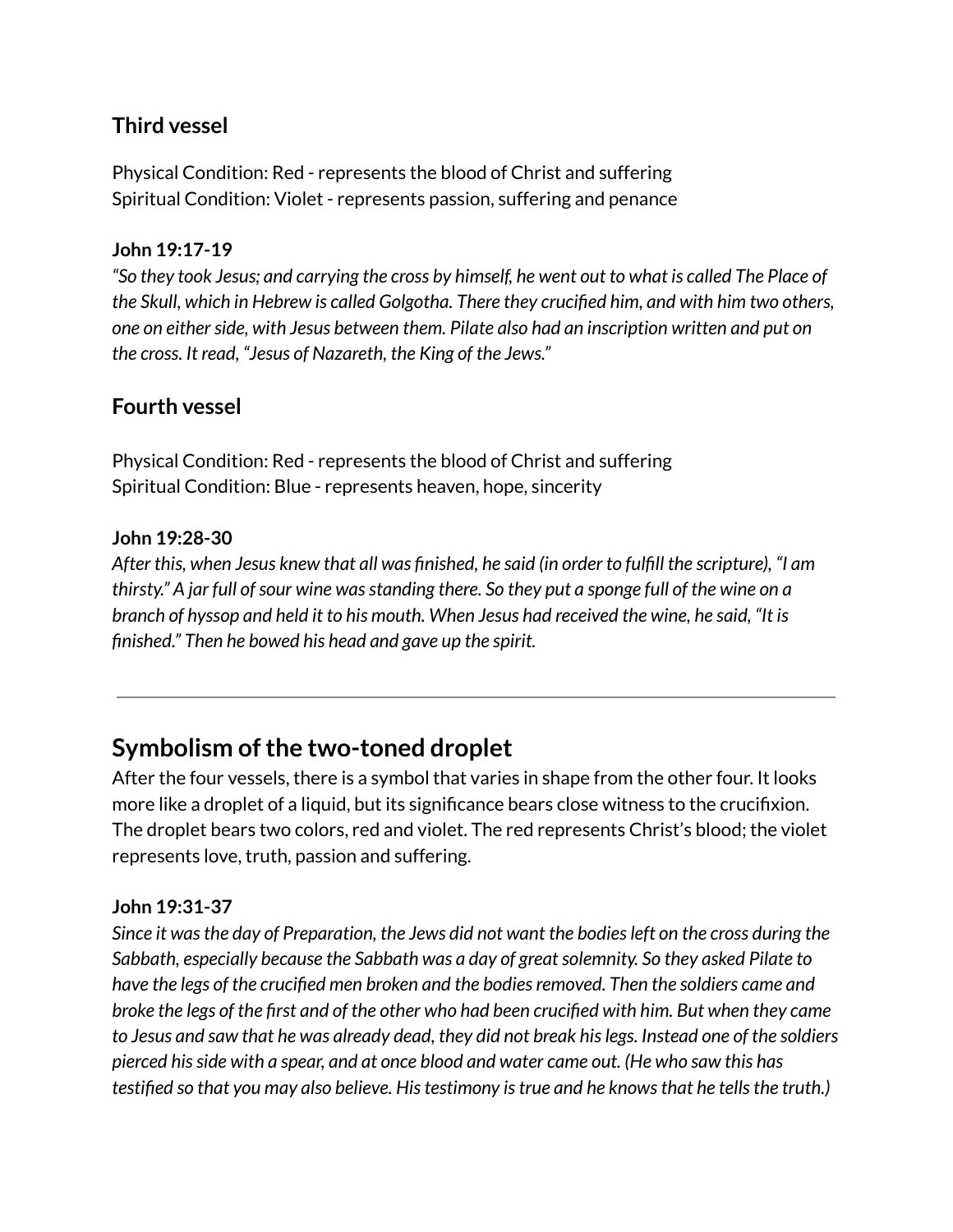*These things occurred so that scripture might be fulfilled,* "None of *his bones shall be broken." And another passage ofscripture says, "They will look on the one whom they have pierced.*

# **The Four Waves**

On the windows bordering the Christ windows, there are four unusual bands or waves. Two occur at the beginning of Christ's life, and two at the end. The waves share a common color theme. The mauve color appears in all four waves. Although this color is uncommon in the windows of Holy Trinity, it does appear in each of these four waves or bands. These waves were difficult to decipher, because they are extremely abstract and because the depictions vary in shape from the depictions of the adjoining panels.

# **First Wave**

The first wave represents **The Annunciation**. This is God bringing forth the concept of a son to the Virgin Mary through the words of the angel Gabriel. Prevalent in the band is the color mauve. This is a combination of the color purple representing God the Father and the color red, representing the blood of Christ. Together the color mauve symbolizes the spirit of God in Christ.

### **The Annunciation - Luke 1:30-32**

The angel said to her, "Do not be afraid Mary, you have found favor with God. And now you will conceive in your womb and bear a son, and you will name him Jesus. He will be great, and will be "called the Son of the Most High, and the Lord God will give him the throne of his ancestor David.

# **Second Wave**

The second wave represents **The Immaculate Conception**. Although this is not celebrated by the Lutheran church, it is a step towards the birth of Christ celebrated by other religions. We know that Mr. Cammerer, the artist, was a very devout and spiritual man and may very well have celebrated the Immaculate Conception in his religious practices. The wave is largely white, representing chastity and purity, and represents the Immaculate Conception of Jesus through the Holy Spirit, but carries the mauve center band representing the combined spirit of Father and Son.

### **The Immaculate Conception - Luke 1:34-35**

Mary said to the angel, "How can this be, since I am a virgin?" The angel said to her, "The Holy *Spirit will come upon you, and the power of the Most High will overshadow you; therefore the child to be born will be holy; and he will be called the Son of God.*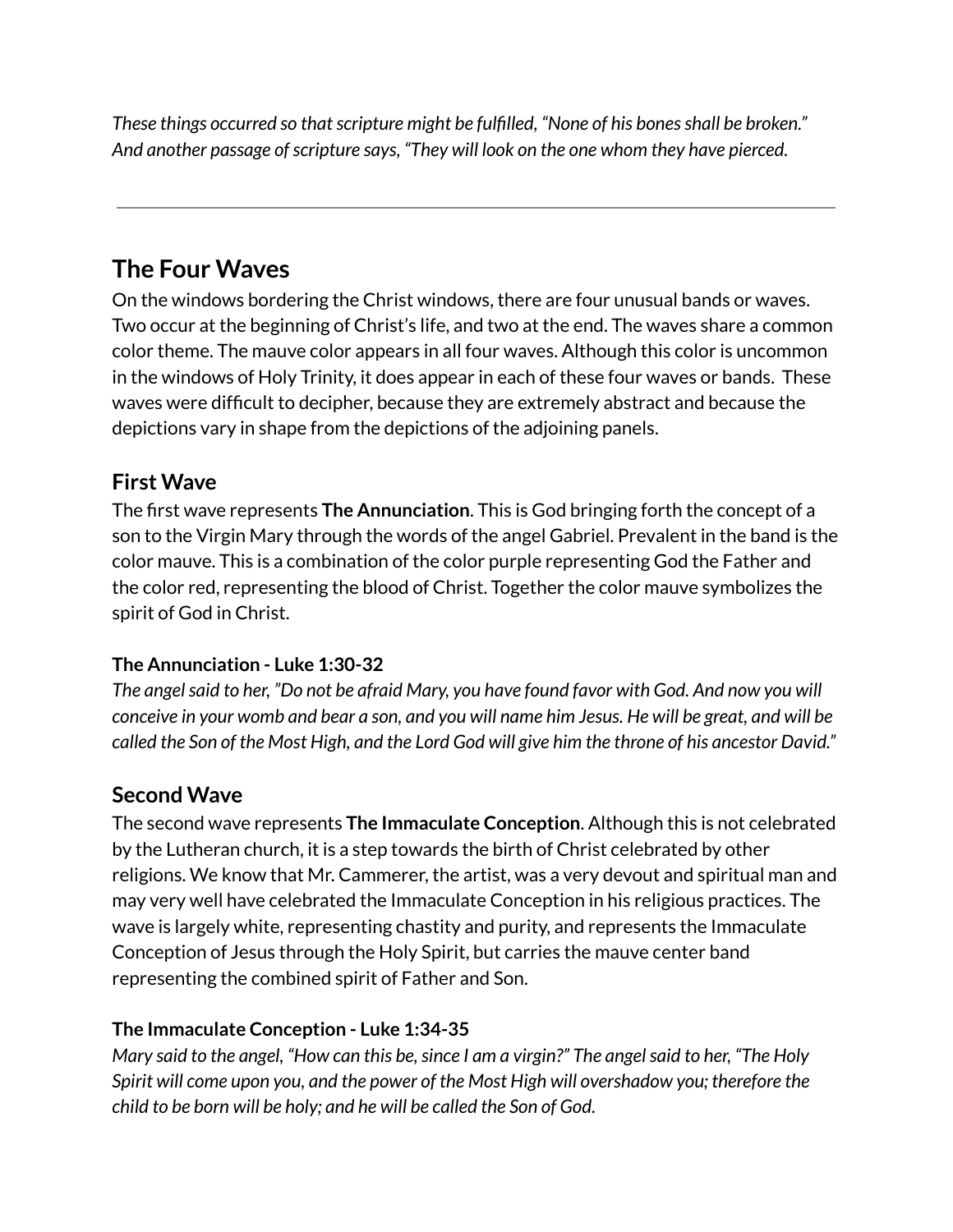# **Third Wave**

The third wave, at the end of Jesus' life, symbolizes **The Resurrection**. The resurrection wave, primarily white, but still maintaining the mauve band, represents the purity and innocence of the soul.

### **The Resurrection - John 20:11-17**

*"But Mary stood weeping outside the tomb. Asshe wept,she bent over to look into the tomb: and she saw two angelsin white,sitting where the body of Jesus had been lying, one at the head, and* the other at the feet. They said to her "Woman, why are you weeping?" She said to them, "They have taken away my Lord, and I do not know where they have laid him. When she had said this, *she turned around and saw Jesusstanding there, butshe did not know that it was Jesus. Jesus said to her, "Woman, why are you weeping? Who are you looking for?" Supposing him to be the* gardener, she said to him, "Sir, if you have carried him away, tell me where you have laid him and I *will take him away. Jesussaid to her, "Mary!" She turned and said to him in Hebrew, "Rabun!" (which meansteacher). Jesussaid, "Do not hold me for I have not ascended to the Father."*

# **Fourth Wave**

The fourth wave represents **The Ascension**. The center mauve colored band remains but is now surrounded by gray. Gray represents the immortality of the spirit, the emblem of Christ Risen. Gray is a blend of the Divine Light of Creation and the darkness of sin and death.

### **The Ascension - Luke 24:50-51**

"Then he led them out as far as Bethany, and, lifting up his hands, he blessed them. While he was *blessing them, he withdrew from them and was carried up into heaven."*

# **The White Band - Connecting Jesus' birth and death**

When you look at the four waves, you will notice a white band, about 2 inches wide, beginning with the Immaculate Conception wave and ending at the Ascension wave. This band, color white, the color symbolizing God, represents God's presents throughout the life of Jesus Christ. God was with him from the time of conception until Christ returned to his father in Heaven.

### **John 3:16**

*"For God so loved the world that he gave his only son, that whosoever believesin him shall not parish but have everlasting life."*